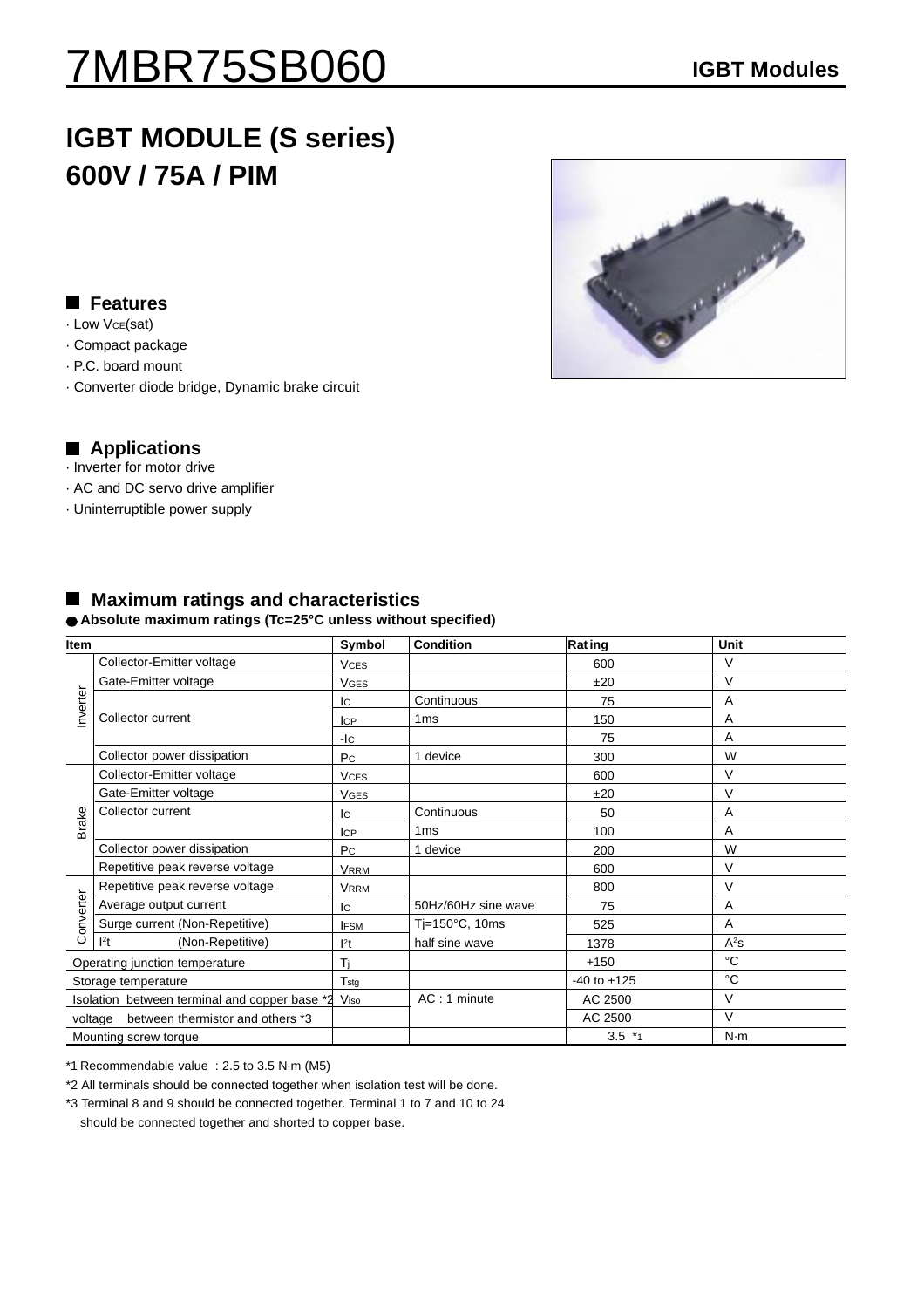#### **Electrical characteristics (Tj=25°C unless otherwise specified)**

| Item       |                                      | Symbol       | <b>Condition</b>              |                   | <b>Characteristics</b> |      |      | <b>Unit</b> |
|------------|--------------------------------------|--------------|-------------------------------|-------------------|------------------------|------|------|-------------|
|            |                                      |              |                               |                   |                        | Typ. | Max. |             |
|            | Zero gate voltage collector current  | <b>ICES</b>  | VCE=600V, VGE=0V              |                   |                        |      | 1.0  | mA          |
|            | Gate-Emitter leakage current         | <b>IGES</b>  | VCE=0V, VGE=±20V              |                   |                        |      | 0.2  | μA          |
| Inverter   | Gate-Emitter threshold voltage       | VGE(th)      | VcE=20V, Ic=75mA              |                   | 5.5                    | 7.8  | 8.5  | V           |
|            | Collector-Emitter saturation voltage | VCE(sat)     | VGE=15V, Ic=75A               | chip              |                        | 1.8  |      | $\vee$      |
|            |                                      |              |                               | terminal          |                        | 2.1  | 2.55 |             |
|            | Input capacitance                    | Cies         | VGE=0V, VCE=10V, f=1MHz       |                   |                        | 7500 |      | pF          |
|            | Turn-on time                         | ton          | $Vcc = 300V$<br>$Ic=75A$      |                   |                        | 0.45 | 1.2  | $\mu s$     |
|            |                                      | tr           |                               |                   | 0.25                   | 0.6  |      |             |
|            |                                      | tr(i)        | $VGE=\pm 15V$                 |                   |                        | 0.08 |      |             |
|            | Turn-off                             | toff         | $R$ G=33 $\Omega$             |                   |                        | 0.40 | 1.0  |             |
|            |                                      | tf           |                               |                   |                        | 0.05 | 0.35 |             |
|            | Forward on voltage                   | <b>VF</b>    | $IF = 75A$                    | chip              |                        | 1.7  |      | $\vee$      |
|            |                                      |              |                               | terminal          |                        | 2.0  | 2.7  |             |
|            | Reverse recovery time of FRD         | trr          | $IF = 75A$                    |                   |                        |      | 0.3  | μs          |
|            | Zero gate voltage collector current  | <b>ICES</b>  | VCES=600V, VGE=0V             |                   |                        |      | 1.0  | mA          |
|            | Gate-Emitter leakage current         | <b>IGES</b>  | VCE=0V, VGE=±20V              |                   |                        |      | 0.2  | μA          |
|            | Collector-Emitter saturation voltage | VCE(sat)     | $lc = 50A$ , $VGE = 15V$ chip |                   |                        | 1.8  |      | $\vee$      |
|            |                                      |              |                               | terminal          |                        | 2.05 | 2.5  |             |
| Brake      | Turn-on time                         | ton          | $Vcc = 300V$                  |                   |                        | 0.45 | 1.2  | μs          |
|            | tr                                   |              | $lc = 50A$                    |                   |                        | 0.25 | 0.6  |             |
|            | Turn-off time                        | toff         | $VGE=\pm 15V$                 |                   |                        | 0.40 | 1.0  |             |
|            |                                      | tf           | $RG=51\Omega$                 |                   |                        | 0.05 | 0.35 |             |
|            | Reverse current                      | <b>IRRM</b>  | $VR = 600V$                   |                   |                        |      | 1.0  | mA          |
| Converter  | Forward on voltage                   | <b>VFM</b>   | $IF = 75A$                    | chip              |                        | 1.1  |      | V           |
|            |                                      |              |                               | terminal          |                        | 1.2  | 1.5  |             |
|            | Reverse current                      | <b>IRRM</b>  | <b>VR=800V</b>                |                   |                        |      | 1.0  | mA          |
|            | Resistance                           | $\mathsf{R}$ |                               | $T = 25^{\circ}C$ |                        | 5000 |      | $\Omega$    |
| Thermistor |                                      |              | $T=100^{\circ}C$              |                   | 465                    | 495  | 520  |             |
|            | <b>B</b> value                       | B            | $T=25/50^{\circ}C$            |                   | 3305                   | 3375 | 3450 | K           |

#### **Thermal resistance Characteristics**

| Item                          | <b>Symbol</b> | <b>Condition</b>       | <b>Characteristics</b> |      |      | Unit |
|-------------------------------|---------------|------------------------|------------------------|------|------|------|
|                               |               |                        | Min.                   | Typ. | Max. |      |
|                               |               | Inverter IGBT          |                        |      | 0.42 |      |
| Thermal resistance (1 device) | $Rth(i-c)$    | Inverter FWD           |                        |      | 0.90 |      |
|                               |               | Brake IGBT             |                        |      | 0.63 | °C/W |
|                               |               | <b>Converter Diode</b> |                        |      | 0.70 |      |
| Contact thermal resistance    | $Rth(c-f)$    | With thermal compound  |                        | 0.05 |      |      |

\* This is the value which is defined mounting on the additional cooling fin with thermal compound

# **Equivalent Circuit Schematic**